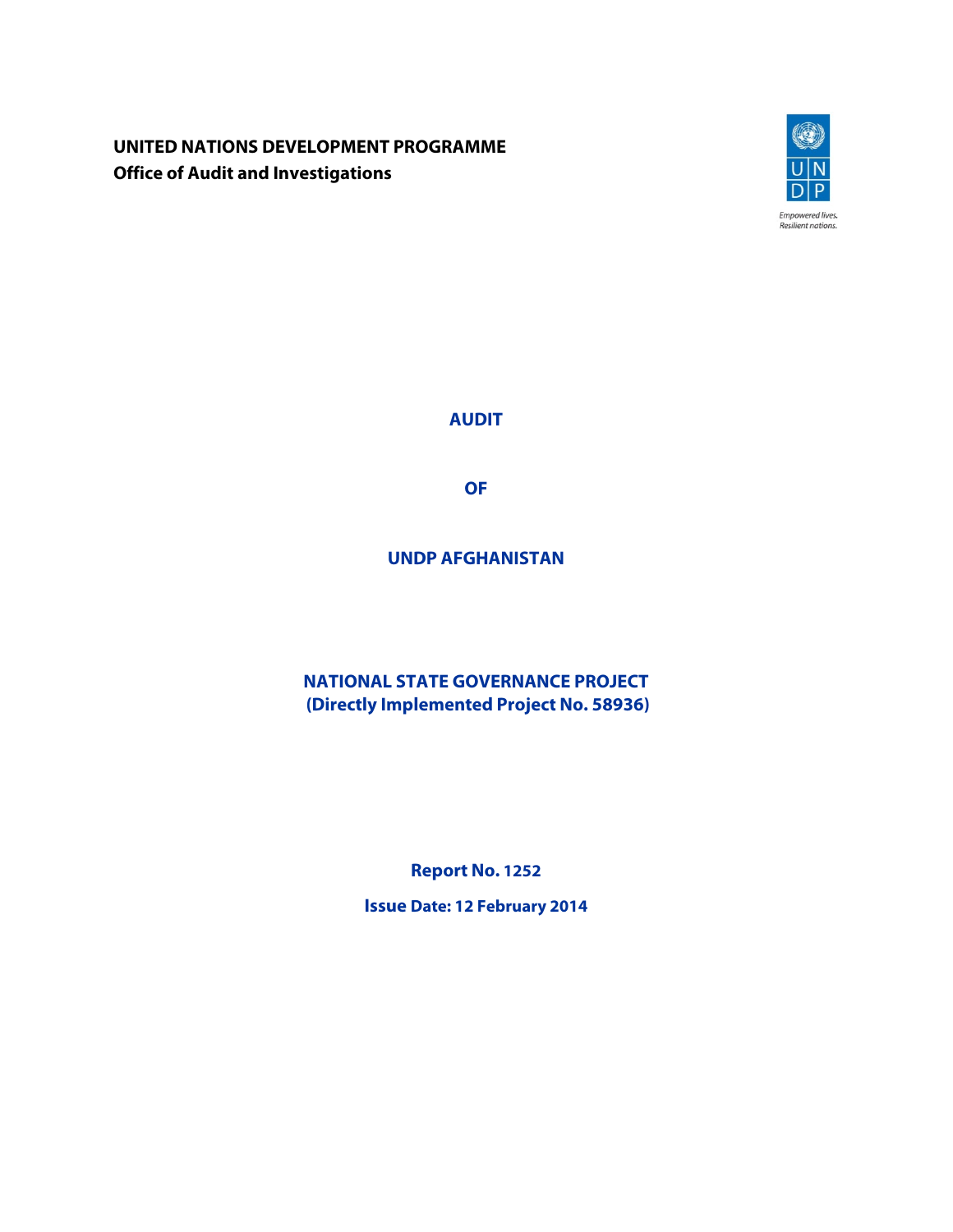

## **Report on the audit of UNDP Afghanistan National State Governance Project (Project No. 58936) Executive Summary**

The UNDP Office of Audit and Investigations (OAI), from 8 October 2013 to 15 January 2014, through Anjum Asim Shahid Rahman, member firm of Grant Thornton International Ltd (the audit firm), conducted an audit of the National State Governance Project, Project No. 58936 (the Project), which is directly implemented and managed by the UNDP Country Office in Afghanistan (the Office).

The audit firm conducted a financial audit to express an opinion on whether the financial statements present fairly, in all material aspects, the Project's operations. The audit covered the Project's Statement of Expenditure (Combined Delivery Report) for the period from 1 January to 31 December 2012 and Statement of Assets as of 31 December 2012.

The audit was conducted under the general supervision of OAI in conformance with the International Standards for the Professional Practice of Internal Auditing.

## **Audit results**

Based on the audit report and corresponding management letter submitted by the audit firm, the results are summarized in the table below.

| <b>Project Expenditure</b> |                |                           | <b>Project Assets</b> |                |                           |
|----------------------------|----------------|---------------------------|-----------------------|----------------|---------------------------|
| Amount<br>(in \$'000)      | <b>Opinion</b> | <b>NFI</b><br>(in \$'000) | Amount<br>(in \$'000) | <b>Opinion</b> | <b>NFI</b><br>(in \$'000) |
| 962                        | Oualified      | 201                       | 20                    | Oualified      | 10                        |

NFI = Net Financial Impact

The audit firm qualified its opinion on the Project's Statement of Expenditure due to the following:

- expenditure pertaining to transportation was overstated by \$40,161 due to double recording of the same transaction in 2012. The error was only reversed in 2013;
- expenditure amounting to \$22,230 which was recognized in 2012 instead of 2013 when the services were received;
- expenditure of \$138,494, which should have been recognized in 2011, was recorded in 2012; and
- **•** depreciation charge of \$406 which was not recorded in the Statement of Expenditure for assets acquired in 2012.

The audit firm qualified its opinion on the Statement of Assets due to the understatement of the depreciation costs by \$406 and the auditors were not able to verify assets amounting to \$9,744 due to security restrictions.

## **Key recommendations:** Total = **6**, high priority = **5**

For high (critical) priority recommendations, prompt action is required to ensure that UNDP is not exposed to high risks. Failure to take action could result in major negative consequences for UNDP. The high (critical) priority recommendations are presented below: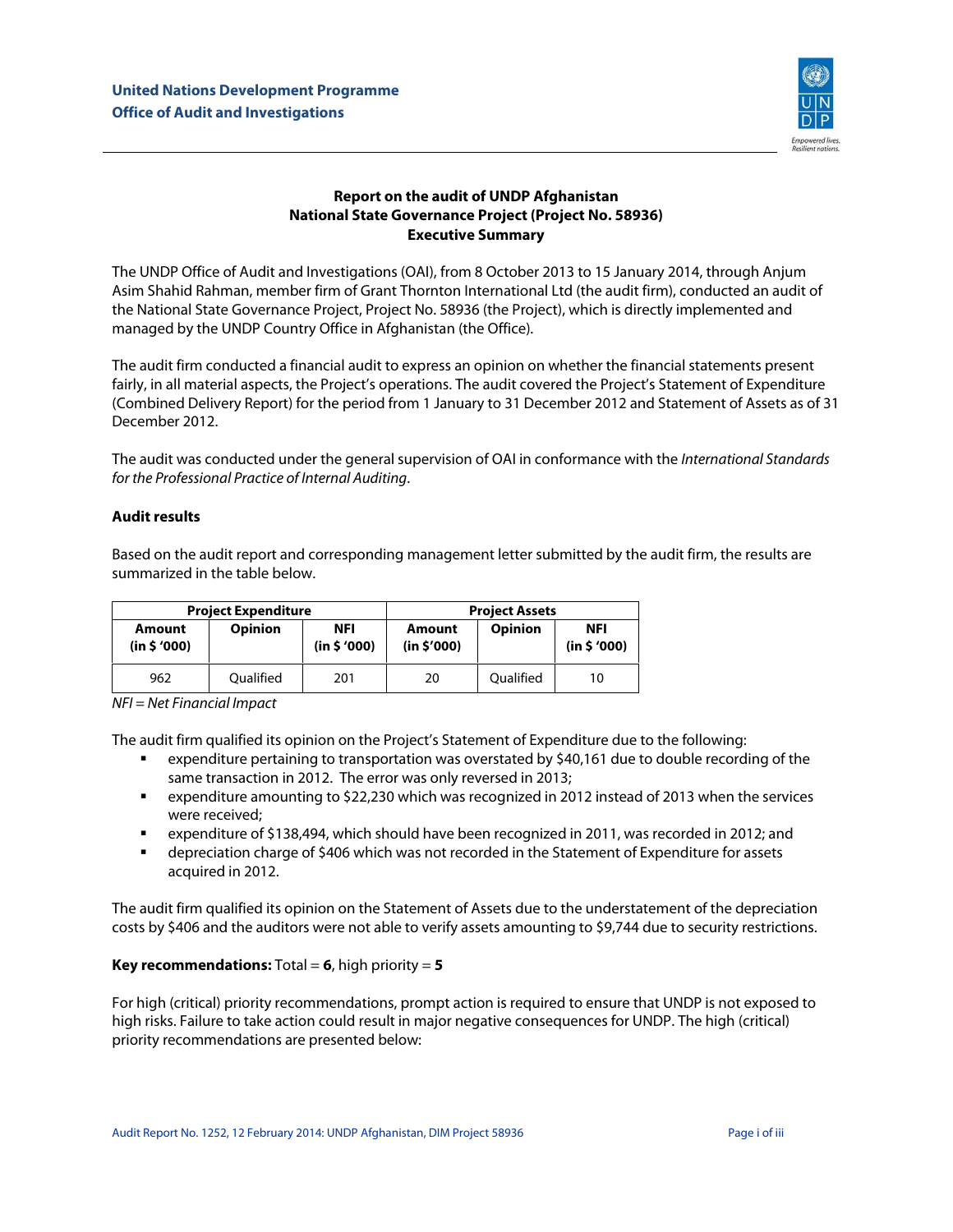

| Finance management<br>(Issue 1)  | Transportation equipment expense. The transportation equipment amounting to<br>\$40,161 was received in 2012 and recorded twice. The correction was made on 1<br>January 2013, which resulted in an overstatement of expenditure in 2012.                                                                                                                                                                                                                                 |
|----------------------------------|---------------------------------------------------------------------------------------------------------------------------------------------------------------------------------------------------------------------------------------------------------------------------------------------------------------------------------------------------------------------------------------------------------------------------------------------------------------------------|
|                                  | Recommendation: Recognize expenditure in the proper accounting period.                                                                                                                                                                                                                                                                                                                                                                                                    |
| (Issue 2)                        | Expenditure recognized but not incurred in 2012. Voucher ID 0011995<br>amounting to \$22,230 was processed on 12 December 2012; however, the<br>services were only rendered in October 2013. According to IPSAS, the expense<br>should have been realized in 2013 when the services were rendered. This<br>resulted in an overstatement of expenditure in 2012.                                                                                                           |
|                                  | Recommendation: Recognize expenditure in the proper accounting period.                                                                                                                                                                                                                                                                                                                                                                                                    |
| (Issue 3)                        | Expenditure incurred in 2011 but recorded in 2012. The expenditure totalling<br>\$138,494 relating to shipment charges, consultant fees, assets procured, custom<br>clearance charges, and service cost recoveries, which was incurred in 2011, was<br>recorded in 2012. The expenditure should have been recorded in 2011, as per the<br>UN accounting policy which was applicable prior to 2012 where expenditure was<br>recognized when the purchase order was raised. |
|                                  | Recommendation: Recognize expenditure in the proper accounting period.                                                                                                                                                                                                                                                                                                                                                                                                    |
| (Issue 4)                        | Non-compliance with International Public Sector Accounting Standards. The<br>Project's Statement of Fixed Assets showed the value of assets at acquisition<br>costs without any adjustment for depreciation charges for the year. This was not<br>in compliance with the Standards requiring that assets should be depreciated<br>over their useful life and disclosed in the financial statements.                                                                       |
|                                  | Recommendation: Properly recognize in Atlas project assets acquired from 1<br>January 2012 onwards so that depreciation costs are determined and reflected in<br>the Project's Statement of Fixed Assets.                                                                                                                                                                                                                                                                 |
| <b>Fixed assets</b><br>(Issue 5) | Non-verification of fixed assets. The existence of fixed assets valued at \$9,744<br>could not be verified due to security constraints and the unavailability of the<br>custodian.                                                                                                                                                                                                                                                                                        |
|                                  | Recommendation: Make fixed assets available during the physical verification.<br>Assets not under the control of the Office should be transferred to the<br>Government and not appear in the Statement of Assets.                                                                                                                                                                                                                                                         |